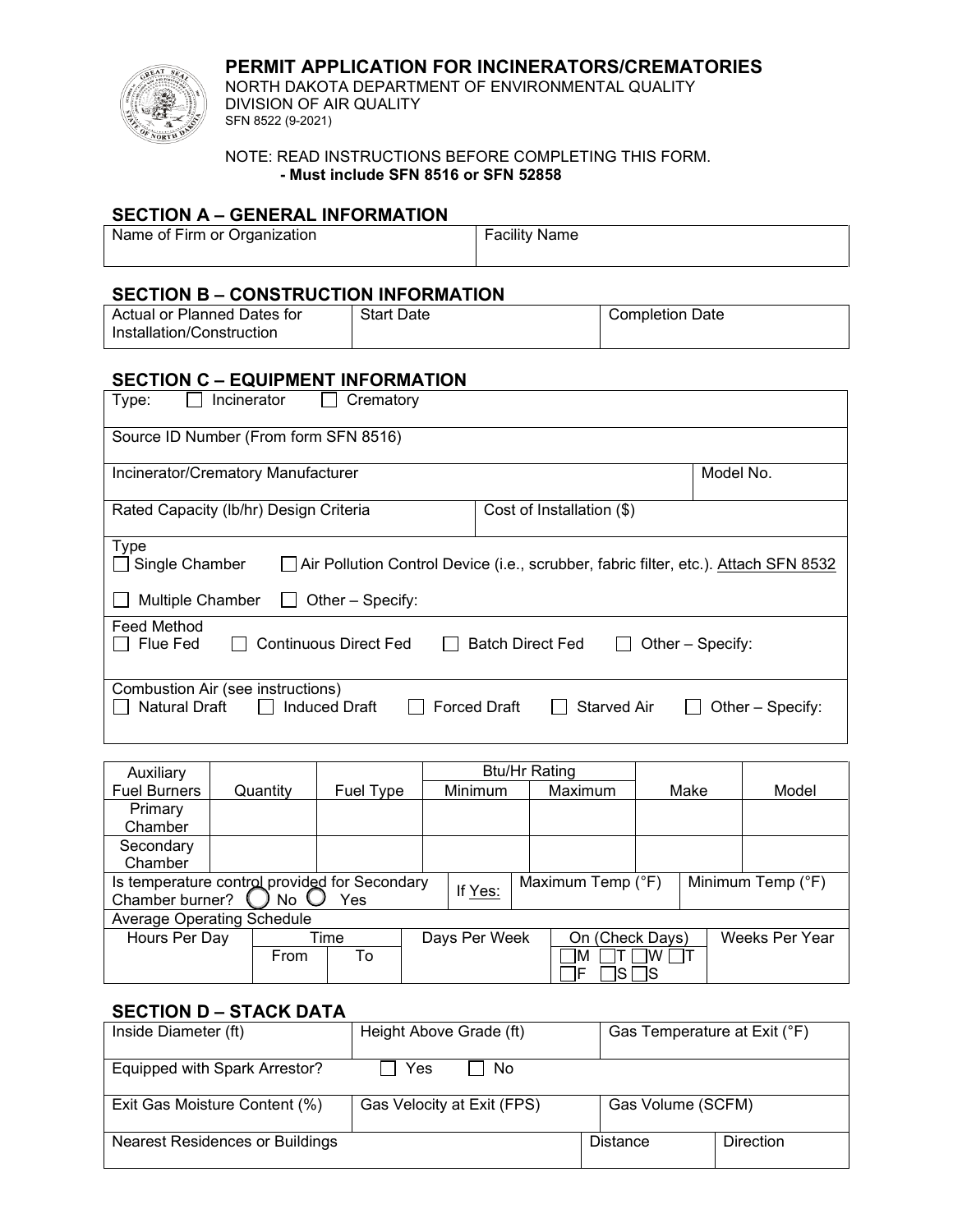## **SECTION E – AIR CONTAMINANTS EMITTED**

|                                             | Maximum Emission | <b>Basis of Estimate</b>                                     |
|---------------------------------------------|------------------|--------------------------------------------------------------|
| <b>Pollutant</b>                            | Rate (lb/hr)     | (If emission factors are used, identify factors and sources) |
| Particulate                                 |                  |                                                              |
| (PM, PM <sub>10</sub> , PM <sub>2.5</sub> ) |                  |                                                              |
|                                             |                  |                                                              |
| Carbon Monoxide                             |                  |                                                              |
|                                             |                  |                                                              |
| Hydrocarbons                                |                  |                                                              |
|                                             |                  |                                                              |
| <b>Sulfur Oxides</b>                        |                  |                                                              |
| Greenhouse                                  |                  |                                                              |
| Gases (CO <sub>2</sub> e)                   |                  |                                                              |
| Other - Specify                             |                  |                                                              |
|                                             |                  |                                                              |

## **SECTION F – TESTING**

Check all of the following that apply Emission test is enclosed Emission test data have previously been submitted for this model or model series Incinerator/Crematory will be source tested upon completion of construction

## **SECTION G – PROCESS MATERIAL INFORMATION**

| Type of Material to be Burned                           | Quantity        |               |  |  |
|---------------------------------------------------------|-----------------|---------------|--|--|
| (See Process Material Classification Chart - Attached)  | Pounds Per Hour | Tons Per Year |  |  |
| Type 0<br>Trash                                         |                 |               |  |  |
| Type 1<br><b>Rubbish</b>                                |                 |               |  |  |
| Type 2<br>Refuse                                        |                 |               |  |  |
| Type 3<br>Garbage                                       |                 |               |  |  |
| Type 4<br>Human/Animal Remains and Solid Organic Wastes |                 |               |  |  |
| Type 5<br>Gaseous, Liquid, or Semi-Liquid Wastes*       |                 |               |  |  |
| Semi-Solid and Solid Wastes*<br>Type 6                  |                 |               |  |  |
| Other - Specify*                                        |                 |               |  |  |
| Other - Specify*                                        |                 |               |  |  |
| TOTAL<br>.                                              |                 |               |  |  |

\*Describe (Include Origin, Description, and Chemical Composition)

Is this incinerator/crematory installation in compliance with all applicable State and local refuse burning, building, fire and other ordinances, codes and regulations? □ Yes □ No – Explain:

Attach additional sheets if needed to explain any answers.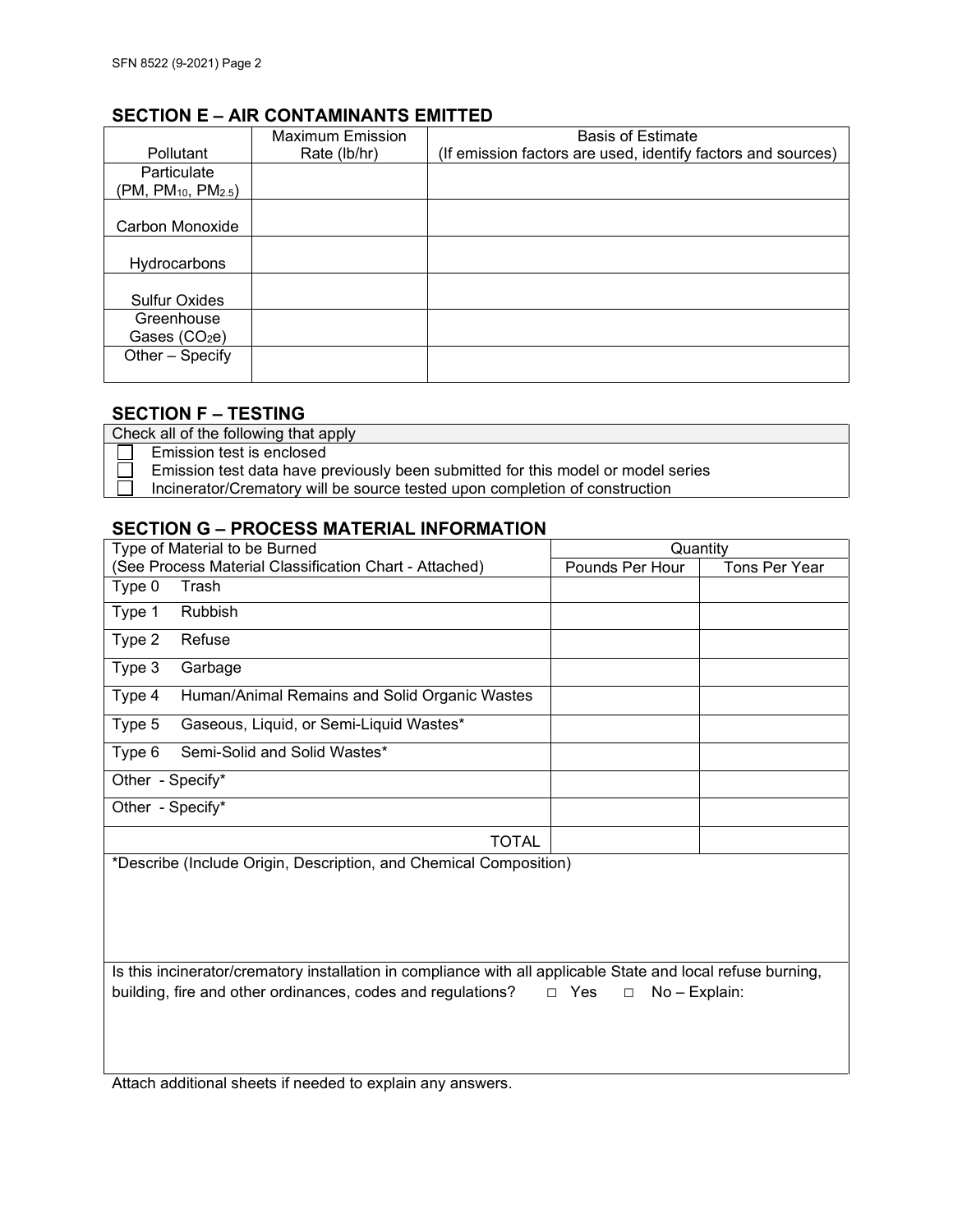#### **INSTRUCTIONS FOR COMPLETION OF SFN 8522 PERMIT APPLICATION FOR INCINERATORS/CREMATORIES**

### **GENERAL**:

All new crematories and incinerators, regardless of size, type of waste, or use, are required to have a PERMIT TO CONSTRUCT and a PERMIT TO OPERATE prior to installation and operation. All existing incinerators and crematories are required to have a PERMIT TO OPERATE in order to continue operating.

#### **PRINT OR TYPE YOUR ANSWERS ON THE FORM**:

If an item does not apply, place "NA" in the appropriate space. If you have any questions about completing this form or are unsure whether the incinerator or crematory complies with the North Dakota Air Pollution Control Rules, contact the Department of Environmental Quality by mail or by telephone.

#### **SECTION C - PURPOSE OF APPLICATION**:

You may apply for a **PERMIT TO CONSTRUCT** and a **PERMIT TO OPERATE** on this form (SFN 8522) at the same time. After construction is completed and the incinerator or crematory is inspected by the Department of Environmental Quality, a **PERMIT TO OPERATE** may be issued by the Department.

### **SECTION D - EQUIPMENT INFORMATION**:

Rated Capacity Design Criteria can be obtained from the manufacturer or from the name plate. The name plate is usually in a conspicuous place on the device.

#### **Combustion Air**

The pressure difference existing between the device or any component part and the atmosphere, which cause a continuous flow of air and products of combustion through the gas passages of the device to the atmosphere.

- A. **Forced Draft** the pressure difference created by the action of a fan, blower, or ejector, which supplied the primary combustion air above atmospheric pressure.
- B. **Induced Draft** the pressure difference created by the action of a fan, blower, or ejector, which is located between the device and the stack, or the stack exit.
- C. **Natural Draft** the pressure difference created by the stack or chimney due to its height and the temperature difference between the flue gases and the atmosphere.

D. **Starved Air** - a process based on the combustibility of smoke and gases generated by burning organic materials under controlled conditions. The burning or cooking in the absence of sufficient oxygen molecules (starved air) generates quantities of carbon monoxide and water vapor which then mix to produce a highly combustible gas. This process is maintained at a slight negative pressure in the main combustion chamber eliminating the blowing of fly ash into the stack or atmosphere. Once the gases have been produced they rise into a secondary combustion chamber where they are mixed with preheated air and complete combustion occurs.

Information on **Burner Ratings** can be found on the name plate of the burner and/or from the manufacturer or installer.

### **SECTION E - STACK DATA**

Data can be obtained from the plans for the incinerator installation and/or from the manufacturer or installer.

### **SECTION F - AIR CONTAMINANTS EMITTED**

Information can be obtained from emission test data and/or from the manufacturer.

The **maximum emission rate estimate** should be based on a representative emission test or on a compilation of air pollution factors (i.e. AP-42).

### **SECTION G - TESTING**

Emission Test Data must be submitted with this application unless: (1) results have previously been submitted to the Department for this model or model series, or (2) the incinerator/crematory will be source tested upon completion.

#### **SECTION H – PROCESS MATERIAL INFORMATION**

The "Type of Material to be Burned" is based on the attached Process Material Classification Chart which is adapted from the Incinerator Institute of America Waste Classification Chart. For "Type 0" wastes containing more than 1 percent plastic and/or rubber, "Type 5" wastes, "Type 6" wastes, and "Other" wastes, the origin, a description of the waste and the chemical composition of the waste must be noted.

### SEND COMPLETED APPLICATION AND ALL ATTACHMENTS TO:

North Dakota Department of Environmental Quality Division of Air Quality 4201 Normandy Street, 2<sup>nd</sup> Floor Bismarck, ND 58503-1324 (701) 328-5188